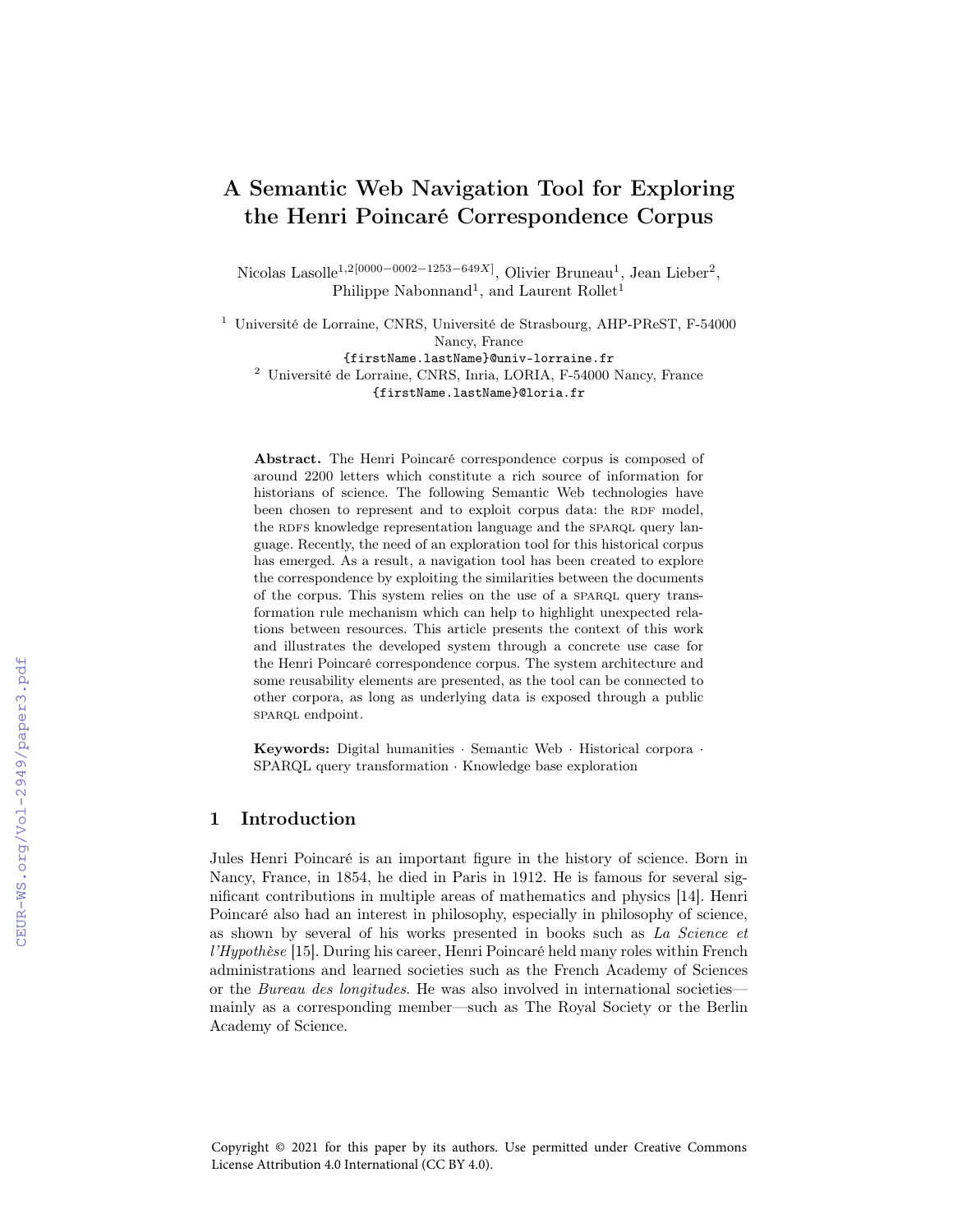Among the research works dedicated to this man of science, there is a keen interest in the corpus of his correspondence which is composed of around 2200 letters. This corpus gathers private, academic and scientific exchanges which are of interest to historians of science. The study of this corpus is a long-term project which has led to the publication of several thematic volumes. For instance, the last volume is dedicated to his youth [17], when he was a student at the  $\acute{E}cole$ polytechnique and then at the École des mines (1873-1878). Another example is the volume which gathers his regular exchanges with the Swedish mathematician Gösta Mittag-Leffler [13]. An important aspect of this project is related to the online publishing and exploitation of this corpus.

The Henri Poincaré website<sup>3</sup> is managed thanks to the Omeka S content management system [3], a tool that enables the Web publishing and the sharing of cultural collections from institutions (museums, archive places, etc.). The letters of the corpus are available on this platform and come with a scan of the original document,<sup>4</sup> a transcription, a critical apparatus and a set of meta-data which can either describe the physical document (date of writing, place of dispatch, sender, recipient, etc.) or describe its content (scientific topics discussed, quoted persons, etc.). In addition to the Omeka S infrastructure, Semantic Web technologies have been used to offer advanced tools for the exploitation of this corpus. For this purpose, the RDF model is used to describe facts, the RDFS language is used to represent the domain knowledge and the SPARQL query language allows the interrogation of the corpus graph. When it comes to the exploration of an historical corpus, one of the main issues is to be able to put forward new and unexpected relations between individuals, institutions, scientific works, etc. This article introduces a navigation tool which has been developed for the correspondence corpus exploration by exploiting the similarities between documents. This system relies on the use of a SPARQL query transformation rule mechanism which can help to highlight unexpected relations between resources.

The remainder of this article is organized as follows. First, some background notions about Semantic Web technologies are given (Section 2). A discussion about the visualization and the exploration of cultural heritage data is provided afterward (Section 3). This section presents some related works before focusing on the case of the Henri Poincaré correspondence corpus. Through an example, the navigation tool developed for the exploration of the corpus is presented (Section 4). A discussion related to this system architecture and reusability is provided (Section 5). Section 6 concludes and points out some future works.

# 2 Preliminaries on Semantic Web Technologies

This section introduces the Semantic Web technologies used to represent and to query correspondence corpus data. All of these technologies are defined as recommendations of the World Wide Web Consortium (W3C).

 $^3$  http://henripoincare.fr.

<sup>4</sup> Some are unavailable due to copyright rules.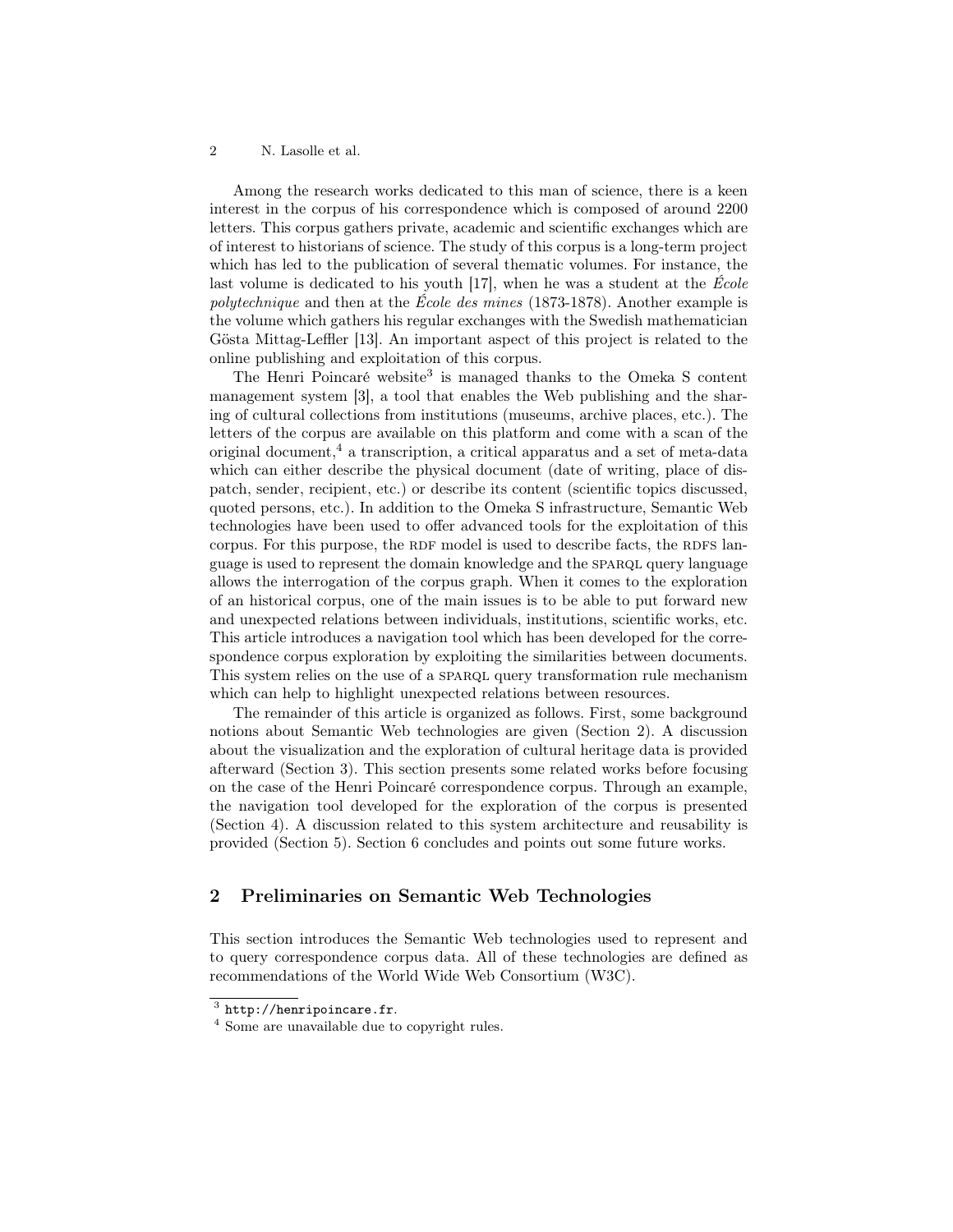Resource Description Framework  $(RDF)$  [10] is a knowledge representation model which is based on the definition of statements, called triples, of the form  $\langle subject\ predicate\ object\rangle$ . A set of triples forms an RDF graph, which is a directed labeled graph. An RDF graph is composed of three kinds of nodes: named resources, which are described using an Internationalized Resource Identifier (iri), anonymous resources which represent resources not explicitly identified and literals which correspond to constant values of a specific datatype (e.g. string, integer, date). The nodes of an RDF graph are linked by the use of properties. As an example, the triple  $\langle\text{letter11} \quad \text{sentBy} \quad \text{charlesflermite}\rangle$ states that Charles Hermite is the sender of letter11.

RDF schema (RDFS)  $[4]$  is a knowledge representation language extending the RDF model. In particular, it allows to introduce hierarchies between classes and properties with the use of the rdfs:subClassOf and rdfs:subPropertyOf properties. The RDFS deduction refers to the application of inference rules for extracting knowledge from an existing knowledge base. There are other knowledge representation languages available for RDF, such as OWL, which are not considered in this article.

sparaqueries a language used to query and to update RDF graphs  $[16]$ . The sparaqueries considered in this document have the following form: a SELECT clause, containing one or several anonymous resources, followed by a where clause, composed of a graph pattern divided into one or several triple patterns, and a possible FILTER clause that is mainly used to add constraints for the literal values associated to the properties. Consider the following informal query:

 $\mathcal{Q} = \begin{bmatrix}$  Give me the letters sent by Henri Poincaré between 1890 and 1900 and having abelian functions as a topic.

This query can be expressed using SPARQL:

```
\mathsf{Q} =\overline{\phantom{a}}\overline{\phantom{a}}\overline{\phantom{a}}

      \midSELECT ?l
          WHERE {
                 ?l a letter .
                 ?l sentBy henriPoincaré .
                 ?l hasSubject abelianFunctions .
                 ?l hasWritingDate ?y .
                 FILTER(YEAR(?y) >= 1890
                      AND YEAR(?y) <= 1900)
          }
```
For the remainder of the document, queries are presented in an informal way though all of them correspond to actual SPARQL queries.

### 3 Exploration of a History of Science Corpus

### 3.1 Related work

Semantic Web technologies have been widely used to represent and to exploit cultural heritage corpora. Many institutions (museums, libraries, archives, etc.) use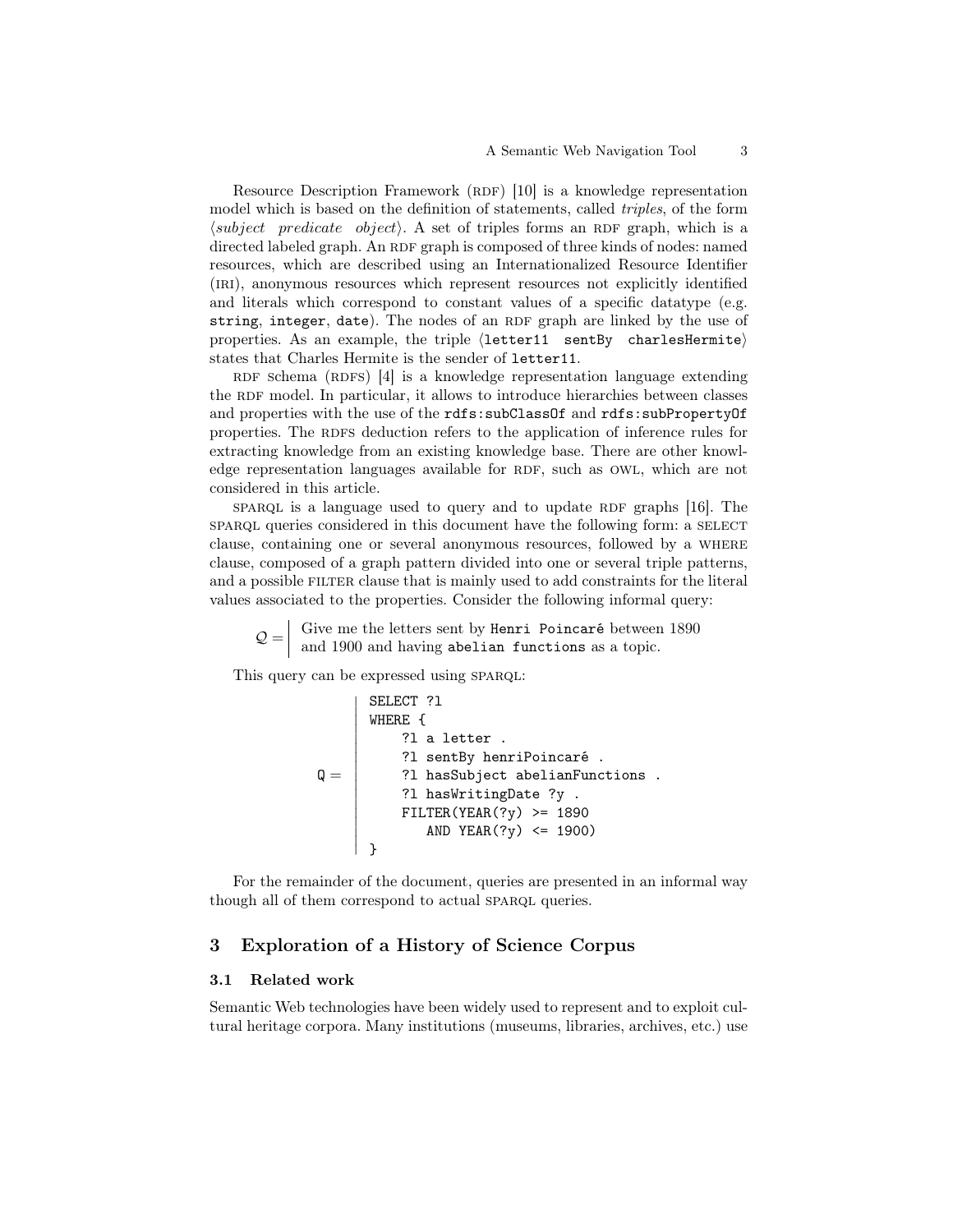Semantic Web technologies to structure and to share resources. Some important initiatives can be mentioned such as the *Digital Public Library of America*, which shares a collection of free of charge books, and the Europeana platform [8], which provides access to resources from cultural institutions of the European Union.

Several research projects aim at providing researchers with great visualization and exploration portals. A series of tools have been developed in the context of the CultureSampo system which is dedicated to the use of Semantic Web for the valorization of Finnish culture [9]. The Sampo model includes a collaborative publication system as well as different visualization and exploration portals. These tools benefit from data type diversity in order to facilitate item browsing. As an example, a portal provides a map browsing environment which shows items associated with places. Another tool proposes to navigate through a timeline which shows some historical events related to Finnish history. SCRABS (Smart Context-awaRe Browsing assistant for cultural EnvironmentS) [1] is a system which allows context-driven browsing of cultural environments and which is an extension of some preliminary work proposed by Colace et al [7]. For more information related to visualization of cultural heritage data, please see [18] which provides a great overview of existing approaches and presents some future challenges. Beyond the visualization question, the use of Semantic Web technologies for historical research brought a lot of issues and challenges related to data creation, editing, querying, analysis, etc. [12].

# 3.2 The Need of a Navigation Tool for the Henri Poincaré Correspondence Corpus

The Henri Poincaré correspondence corpus comprises letters from 400 correspondents that refer to 1600 quoted peoples. This set of individuals includes a lot of French and foreign scientists, some members of various institutions and learned societies as well as colleagues, friends, acquaintances and family relations of Poincaré. The letters of the corpus are associated with various topics which can be related to scientific contents (e.g. abelian functions, three-body problem), to institutions and learned societies (e.g. Bureau des longitudes, École polytechnique) or be some topics related to the life of Henri Poincaré (e.g. study trip to Norway and Sweden, family and friend visits).

One way to access corpus data is to use SPARQL queries to retrieve resources matching a set of conditions. However, this approach leads to three difficulties. First, this requires a good knowledge of SPARQL syntax which is not suitable to all users. Another issue is that it is necessary to have a good understanding of the ontology schema in order to write adapted queries. Finally, even if users are able to write queries or to generate them through a form-based system, their executions return exact results which sometimes does not encourage the exploration aspect when studying the corpus. In this historical context, it would be more suitable to use a dynamic tool which proposes a visual exploration of the corpus. It would also be in line with a vulgarization effort related to this historical corpus.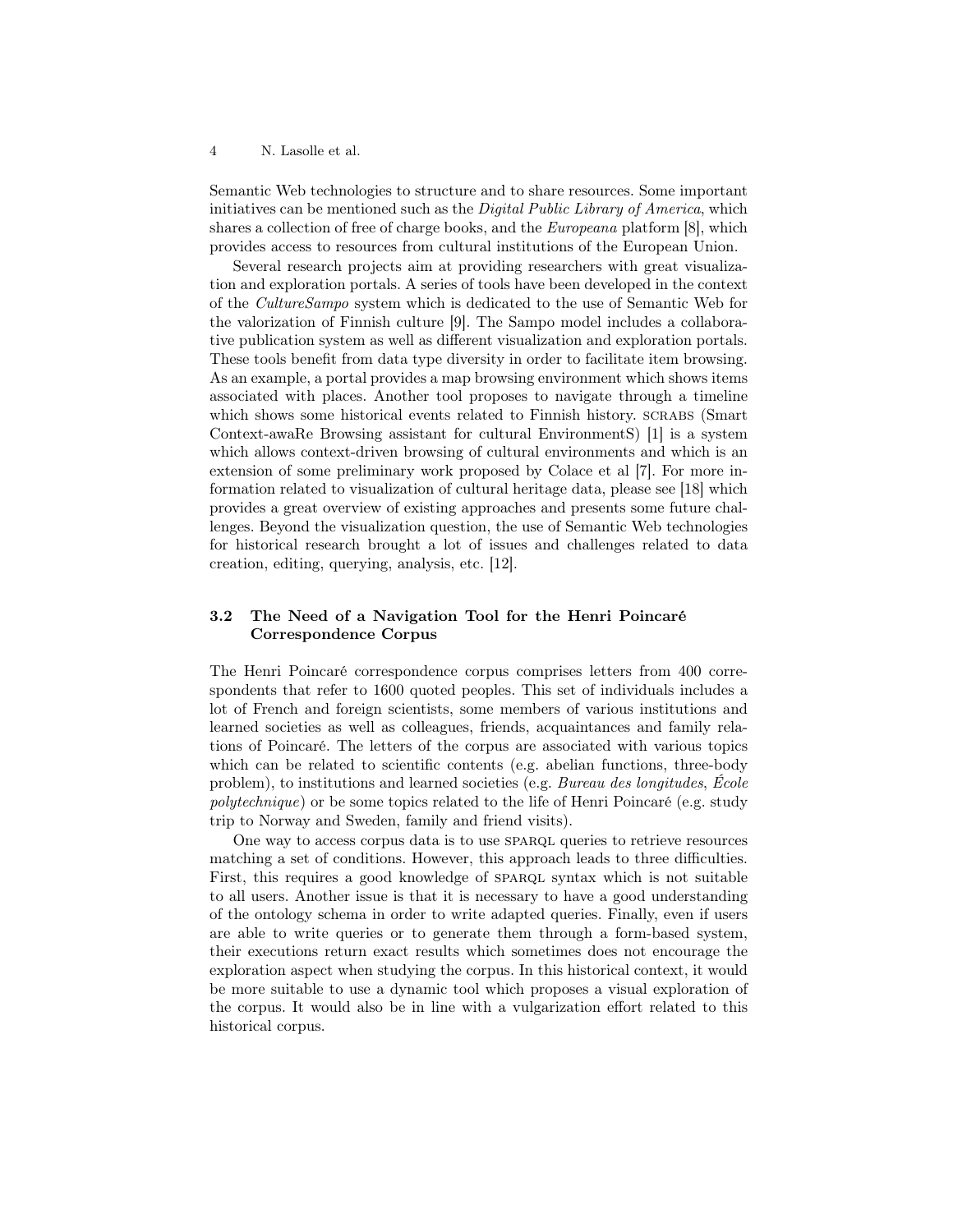Navigation can be a good option for exploring a corpus. For the Henri Poincaré correspondence corpus, the idea would be to start from an initial letter and then to look for similar resources: the letters sent during the same temporal period, the letters sent by or to the same correspondent or the same institution or the letters having one or several related topics, etc. In some situations, most of the related resources could already be known to historians, but in others situations, the tool can highlight unexpected relations between resources and be a starting point for the exploration of new historical perspectives. As an example, these new relations can reveal some patterns between scientific topics and individuals (as correspondents or quoted people), in particular for actors considered as minors for whom no research work has been initiated. That is why creating such a navigation tool seemed to be an interesting option for this corpus.

# 4 A Navigation Tool for Exploring Corpora

This section presents a tool which has been developed to navigate through the Henri Poincaré correspondence corpus. This system can be used for the exploration of any Semantic Web graph. It is particularly relevant for the exploration of historical corpora because results are presented within a chronological-based interface. A demonstration video of this tool is available online.<sup>5</sup> In this section, a use case related to the Henri Poincaré correspondence corpus is presented.

### 4.1 Overview of the Tool

The tool is available as a Web interface which allows users to generate SPARQL queries and to visualize, to filter and to export results. This interface is divided into four main blocks as shown by the excerpt presented in Figure 1.

The top-left block gives some information about the initial resource related to the current search process. In our example, this resource corresponds to a letter sent by Henri Poincaré to Gösta Mittag-Leffler on June 29, 1881. The block presents the IRI associated to the resource as well as its label. Clicking on one of these elements redirects on a human-readable representation of the resource.<sup>6</sup> In our example, this redirects to an  $HTML$  page<sup>7</sup> giving information about the letter: a scan of the original document, a transcription, a set of meta-data and a critical apparatus. The info box on the top-right corner provides a description of the resource based on the rdfs:comment property value.

The "update" button opens an advanced search window in which one can retrieve a resource from the RDF graph with a search based on its type and its label. Once the selection of a resource has been validated, a new application process is initialized centered around this resource.

<sup>5</sup> https://videos.ahp-numerique.fr/videos/watch/f90ff003-39db-4b4c-ade6-fb18b86d9244.

 $6$  This may depend on the RDF graph used with the tool. In some situations, no IRI dereferencing mechanism is provided for resources.

<sup>7</sup> http://henripoincare.fr/s/correspondance/item/5834.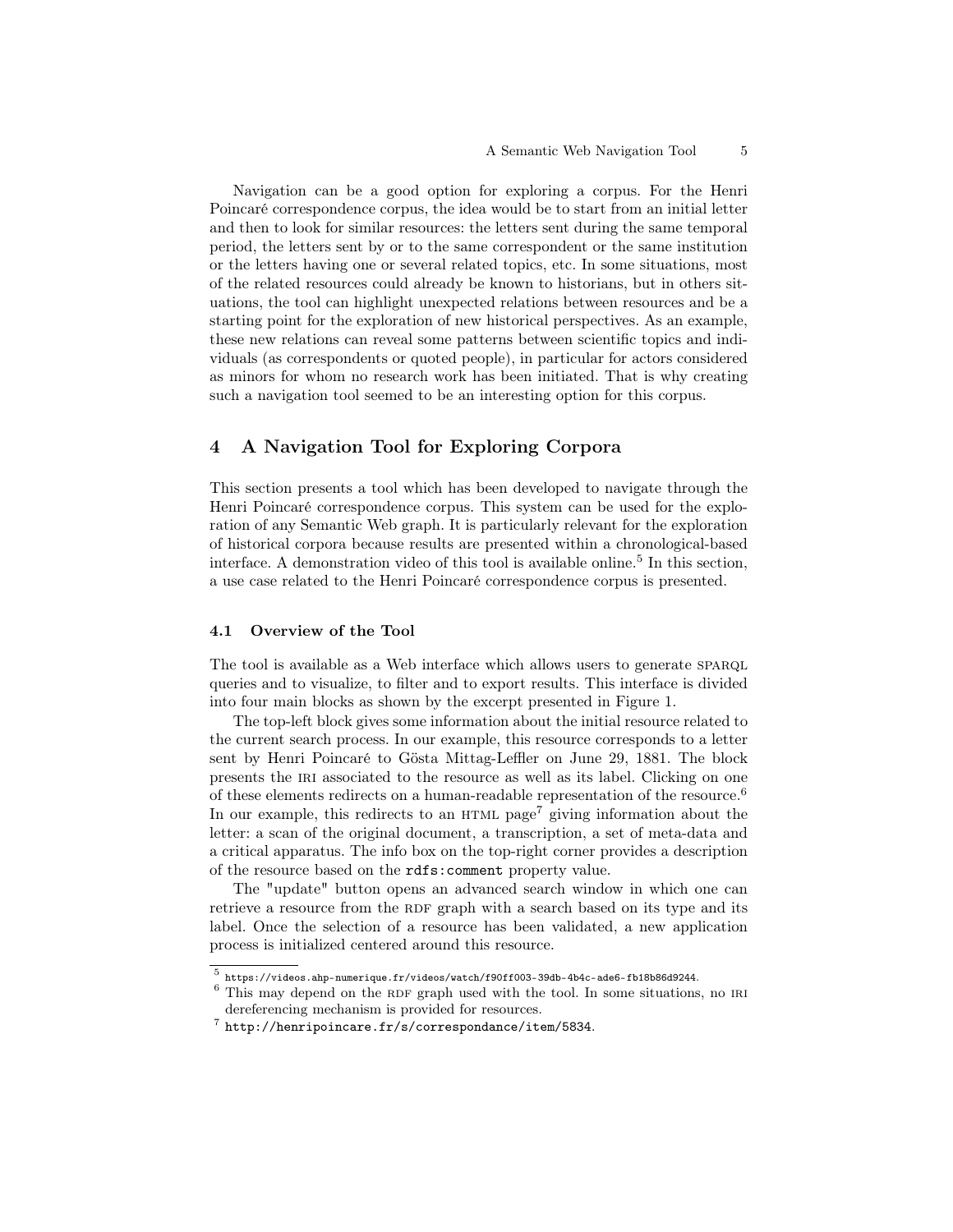

Fig. 1. The navigation tool interface in use for the exploration of the Henri Poincaré correspondence corpus.

The bottom-left block gathers a set of search conditions which can be used to create sparql queries. These conditions are generated based on the initial resource and are presented in a human-readable form by reusing the labels associated with the ontology properties and with the graph resources. For the running example, this leads to the generation of seven conditions related to the sender, the recipient, the topics and the persons quoted. The properties that must be used by the tool to generate conditions are specified in a configuration file. Other meta-data exist related to letters but only those relevant for this use case have been selected. As an example, the property which specifies the number of pages of the original document has not been identified as relevant and is not considered by the tool when generating conditions, though this property could easily be added by editing the configuration file. Next to each condition, a number indicates the resources matching the given condition on the RDF graph. Users can select different conditions by clicking on them. A first click makes the condition panel background blue, checks the box on the left, and means that the system considers resources matching the condition. A second click makes the background red, inserts a cross in the box, and means that the system considers resources which do not match this condition. Another click puts the condition in its initial state, meaning that it is not considered by the system for the search over the RDF graph. Users can choose to look for resources matching all conditions ("All conditions" mode) or at least one of them ("One of" mode).

By clicking on the "query" button, the system updates the results presented on the bottom-right block of the interface. For the running example, the conditions lead to the formulation of the following query: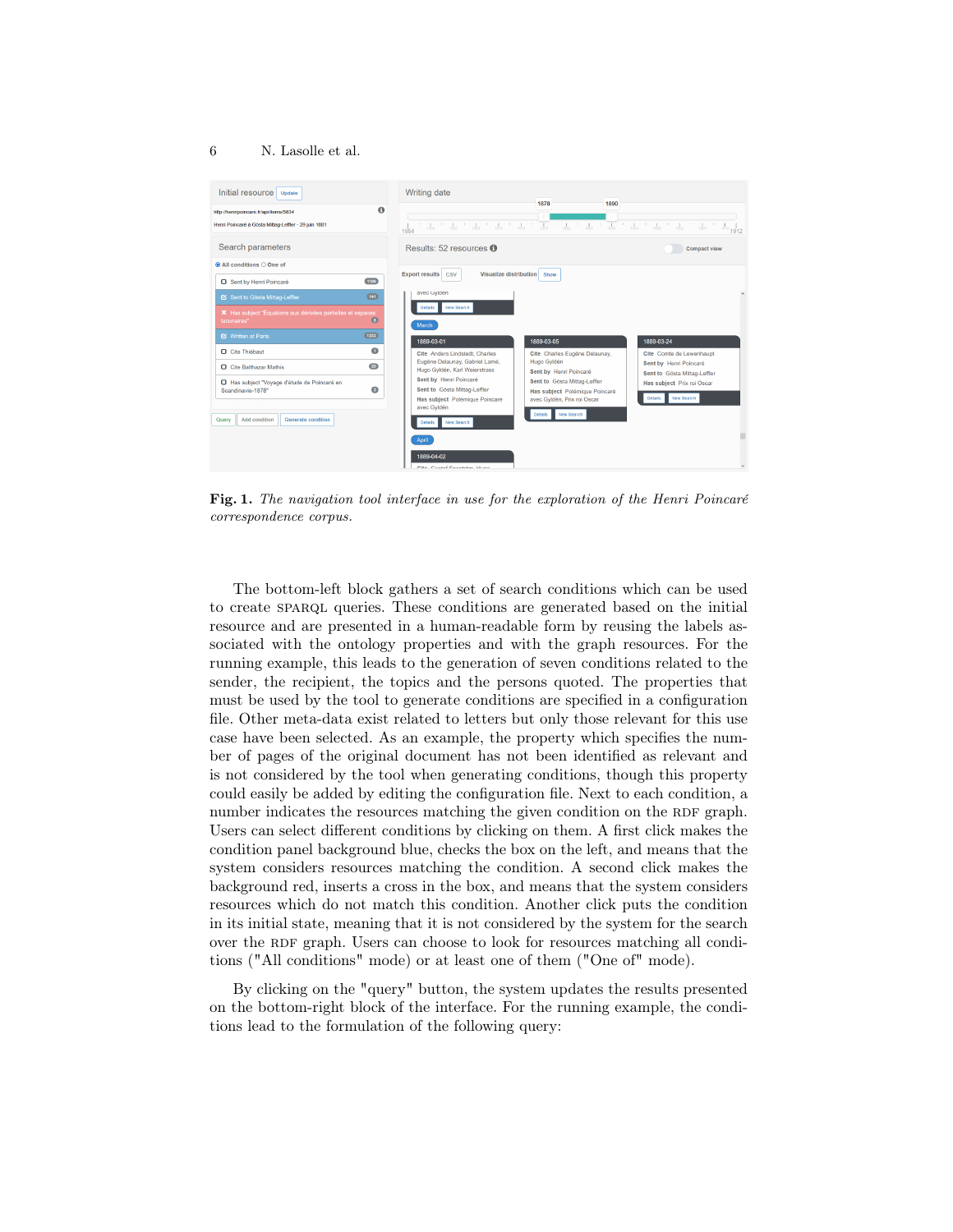$\mathcal{Q}_{search} =$ Give me the letters sent to Gösta Mittag-Leffler, written at Paris, and which do not have  $Equations$ aux dérivées partielles et espaces lacunaires as a topic.

The result block presents a set of resources in a chronological-based view. For each result, some information about the resource is given. For the Henri Poincaré correspondence corpus, each letter is described with its label, its sender, its recipient, the topics and the persons quoted. These properties are configurable and can be different from the properties used to generate conditions. Clicking on the resource box redirects on a human-readable representation of the resource. The system proposes to export the results in a CSV file which embeds the IRI and some information about each resource. Another functionality concerns the presentation of a bar chart which expresses the distribution of the results in relation to the chosen date property. Figure 2 presents the distribution related to the letters sent by Henri Poincaré to Gösta Mittag-Leffler. One can identify the temporal periods during which the correspondence with Gösta Mittag-Leffler seems to be more or less active.



Fig. 2. The distribution of letters sent by Henri Poincaré to Gösta Mitta-Leffler.

It is also possible to start a new search process centered around one of the letters presented in the result block. The idea of the system is to start with an initial resource and to explore the corpus by navigating from a resource to another by taking different paths. This way of exploring the corpus could lead to the identification of unexpected relations between the elements of the corpus. It can be a way to put forward actors and works generally considered to be secondary.

Above the result block, a date slider can be used to filter the set of presented results. This filtering tool is related to a configurable date property. For this use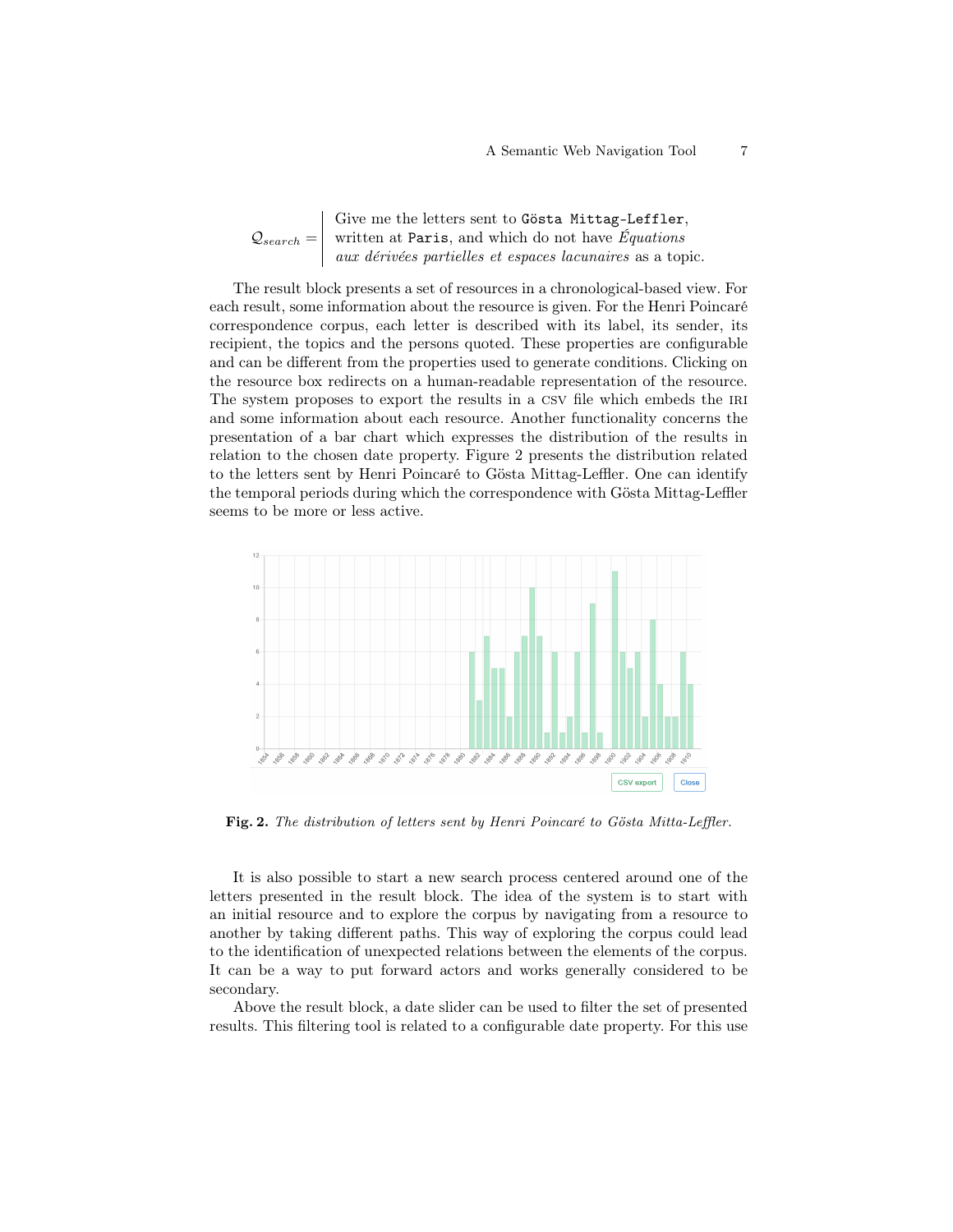case, this property corresponds to the letter writing date and can be set between 1854 and 1912, which correspond to Henri Poincaré's life dates. The initial range of the slider is centered around the writing date of the selected letter.

### 4.2 Going Further by Applying a sparaqued Query Transformation Mechanism

In some situations, the generated conditions may not be sufficient for providing interesting or surprising results. A first solution, which is included in the tool, is to let users manually add a new condition. For this purpose, the "Add manual condition" button shows a new window in which users can create conditions by selecting one of the available properties and by attributing a value that can be retrieved from a list or manually entered if necessary. This functionality may be useful in several situations but it can be a long process to find and select the appropriate properties and values. Moreover, adding a condition which is not at all related to the initial resource would not have a lot of sense in a navigation tool that relies on resource similarities.

Another idea to overcome this issue is to be able to generate new conditions that the initial resource would not necessary match but which are related to its characteristics. For this purpose, the system relies on the use of transformation rules that can be applied to provide new filtering conditions which are related to the conditions generated from the initial resource characteristics. These transformation rules are defined and applied using the SQTRL (SPARQL Query Transformation Rule Language) tool, which has been introduced to allow flexible querying with the spart language [5]. An sqtrl rule r is defined by a set of fields:

- name $(r)$ : a string identifying the rule;
- context(*r*): an RDF triple pattern to search for in the database;
- left(r): an RDF triple pattern to be matched with the initial query;
- right(r): an RDF triple pattern which replaces  $left(r\right);$
- $\sim$  cost(*r*): a positive number representing the transformation cost;
- $-$  explanation $(r)$ : a text describing the rule in an informal way and which may contain variables from context, left and right.

Let  $\mathcal G$  be an RDF graph, Q be a SPARQL query, and r be an SQTRL rule. r can be applied to Q if context(r) can be bound with G and  $\text{left}(r)$  can be bound with the body of Q. The application of r to Q generates  $\mathbf{Q}'$  by substituting left(r) by right(r). A cost is associated with each of the rules to favor the application of certain rules. Rules can be application-independent (generalization, specialization, etc.) or application-dependent (exchange of the sender and recipient of the letter, replacement of the topic of the letter by a related topic, etc.). The rules are represented using an xml syntax. Figure 3 shows an example of a rule which is used to replace an instance  $(2)$  by a variable  $(2x)$ . This variable is of the type of one of the classes to which the instance belongs (?C). An application of this rule can lead to the transformation of the informal query  $\mathcal{Q}_0$  into  $\mathcal{Q}_1$ .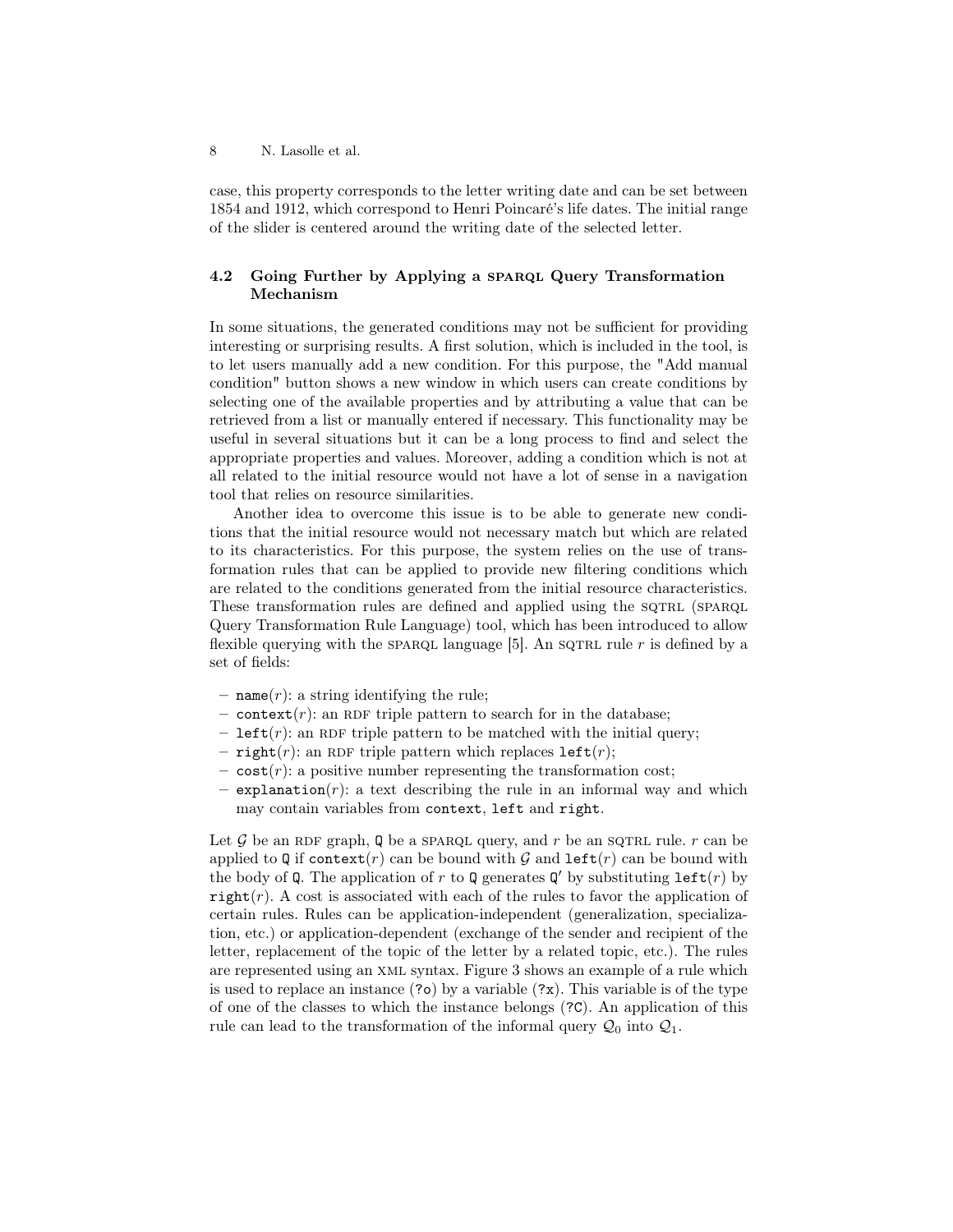```
<rule name="Generalize instance in object position">
  <context>?o a ?C</context>
  <left>?s ?p ?o</left>
  \langleright>?s ?p ?x . ?x a ?C</right>
  <cost>2.0</cost>
  <explanation>
     Generalize ?o in any instance of ?C.
  </explanation>
</rule>
```
Fig. 3. An example of sQTRL rule in XML syntax.

| $\mathcal{Q}_0 =$ | Give me the letters sent | Give me the letters sent |
|-------------------|--------------------------|--------------------------|
|                   | to Gösta Mittag-Leffler. | to a mathematician.      |

The definition of transformation rules is a knowledge acquisition task involving an application domain expert and a knowledge engineer. Some details about this transformation rule mechanism as well as some application examples can be found in [5, 6]. In the context of this navigation system, the idea is to reuse and to adapt this mechanism to generate new conditions related to the current search process. The set of conditions used to create search over the corpus can be expressed within the body of a SPARQL query. This initial SPARQL query can be set as the entry of the SPARQL query transformation rule mechanism. The navigation system can then extract new conditions from the transformed bodies of the generated SPARQL queries.

On the user interface, the "More" button is used to generate new conditions in an iterative way. For the running example, the first click on the button generates two new conditions: {sent to Henri Poincaré} and {sent by Gösta Mittag-Leffler}. This is related to the application of a transformation rule which exchanges the sender and the recipient of a letter. Another action of the button adds the condition {has topic Mathematics}, based on the application of a topic generalization rule which replaces  $Equations$  aux dérivées partielles et espaces lacunaires by Mathematics. By applying the same transformation rule, the tool generates the condition {has topic Travel}. Two other rule applications generate conditions to search for letters sent of received by one of the persons quoted: {has for correspondent Thiébaut} and {has for correspon dent Balthazar Mathis}.

### 5 System Architecture and Reusability

### 5.1 Technical Architecture

The system is decomposed into two distinct applications: a Web user interface defined using the HTML, CSS and Javascript technologies which manages user interactions as well as the visualization and the export of results, and a Java application which uses the Jena API  $[11]$  to extract knowledge from RDF graphs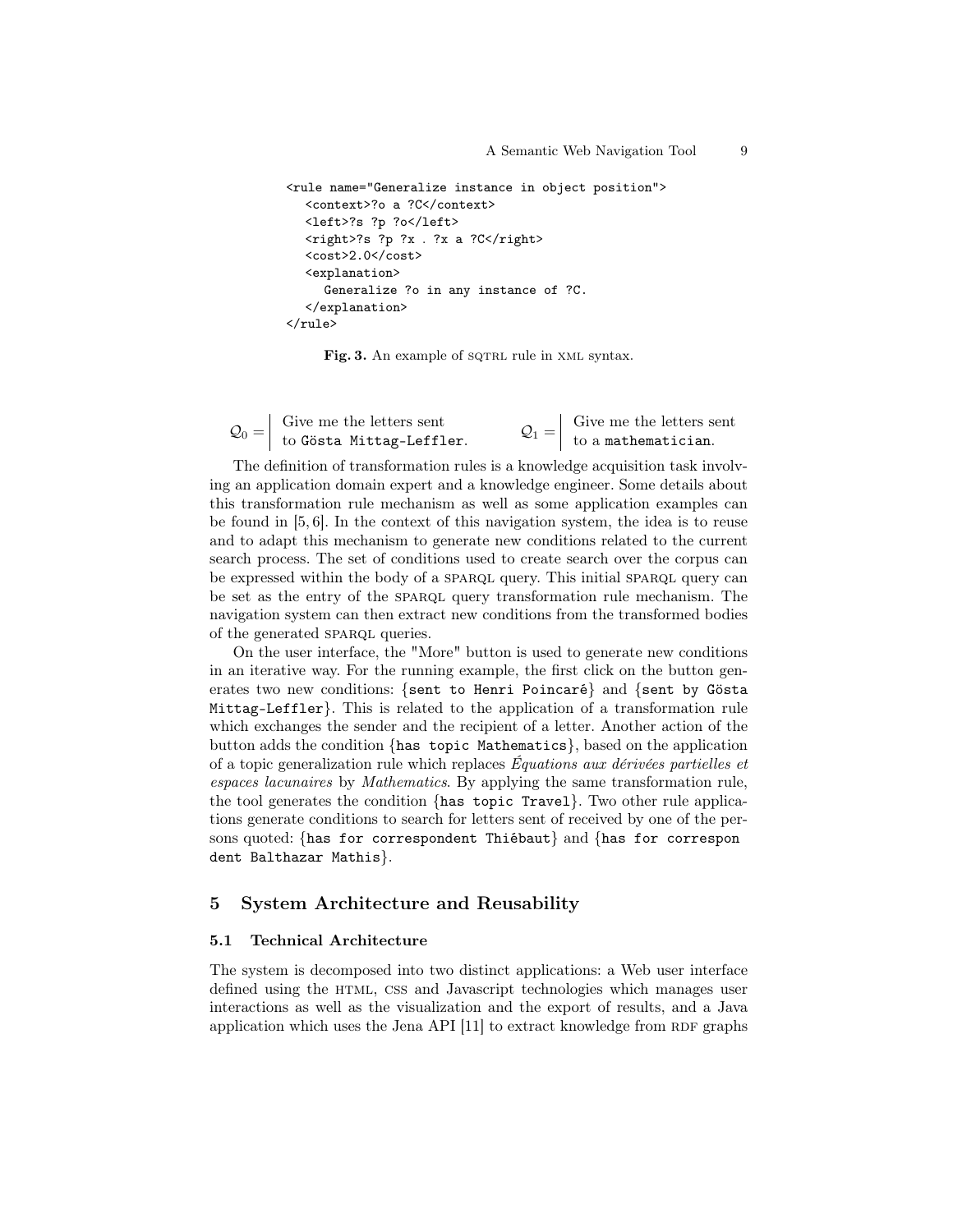through sparql queries. The Java application works as an interface between user's actions and the RDF graph by generating the appropriate SPARQL queries and by returning the results with the desired structure. The two applications communicate by the exposition and the call of Web services following the REST architecture.<sup>8</sup> As an example, a service is dedicated to the retrieval of application properties, another service retrieves details about the initial resource, a service manages the labels associated with properties and resources, a service retrieves the results corresponding to the conditions checked by users, etc.

The system and its source code are available online on a GitHub repository.<sup>9</sup> On this repository, on the "app" folder is available the Java application, packaged as a runnable Jar file, and the Web application which is composed of several source files (.html, .css and .js). Both parts are required to make the application functional. In the "source" folder, one can retrieve the full application source code which is not required for running the tool—see the documentation available on the GitHub repository for more technical details.

### 5.2 System Reusability

When developing this tool, one of the main challenges was to ensure its reusability with other corpora. In this context, the Java application comes with a specific parameter file which can be used to define several values: the url of the sparql endpoint; the path to the transformation rule file;<sup>10</sup> the list of properties to be used for condition generation; the list of properties to be displayed for each result; the property and language for labels; the date property and the temporal interval associated with results filtering.

The documentation available on the GitHub repository describes another use case which is related to the search of literary works by querying the DBpedia public SPARQL endpoint.<sup>11</sup> DBpedia is a community effort to extract and to structure content from information created in various Wikimedia projects [2]. The Wikimedia movement aims at providing educational content to the world through diverse initiatives and projects whose best known is Wikipedia. In this situation, the navigation tool can be configurated with various properties in order to find similar literary works: the themes covered, the literary genres, the author, the author's nationality, the artistic movements associated with the author, etc. The publication date can be defined as the date property to filter results. Through the chronological-based view, one can easily navigate through results and access to works of interest published in a temporal period relatively close to the publication date of the initial work.

 $8$  REST (*REpresentational State Transfer*) characterizes a software architecture style which can be used to create a communication bridge between software components with the use of HTTP methods (GET, POST, PUT, etc.).

 $^9$  https://github.com/nlasolle/rdf\_navigation\_tool.

<sup>&</sup>lt;sup>10</sup> An application-independent transformation rule file is available on the repository.

 $11$  https://dbpedia.org/sparql/.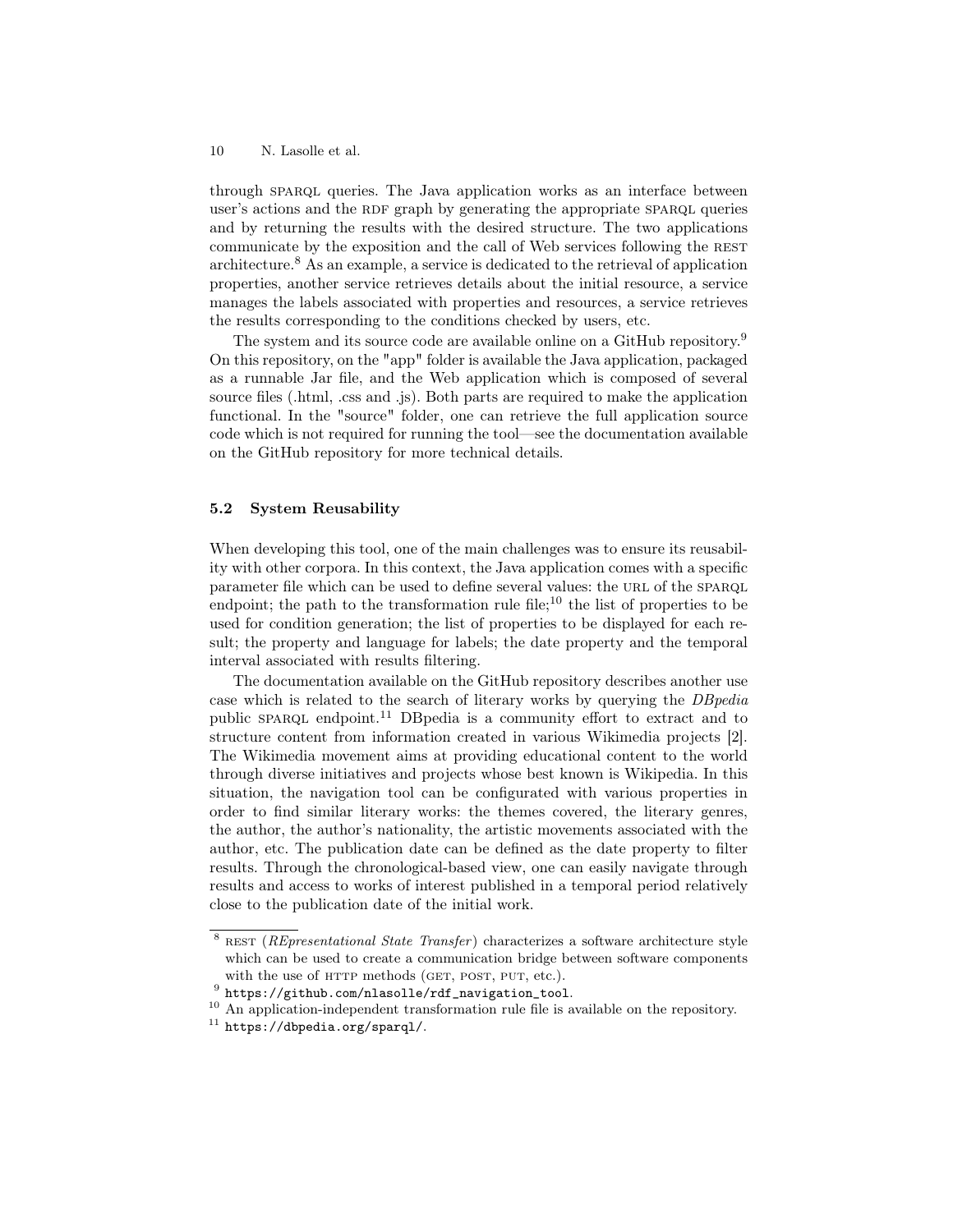# 6 Conclusion

The Henri Poincaré correspondence corpus is a historical corpus that is of interest for many scientific, societal and institutional aspects. Semantic Web technologies have been used to represent corpus data and to create advanced search tools. A navigation system, accessible through a Web user interface, has been proposed for exploring the Henri Poincaré correspondence corpus. This system benefits from the use of a SPARQL query transformation mechanism for exploiting the relations between the elements of the corpus. It is a generic tool for Semantic Web graphs exploration and could thus be reused with other corpora.

Future work is considered for improving this system. Some improvements concern adding new features to the user interface. One idea is to be able to remove a condition from the list if it does not present any interest for the current navigation. Another idea is to be able to select a subset of the results before exporting data to csv. This export could also be proposed in other formats (JSON, RDF, etc.). A major improvement would be to keep a trace of any action performed with the tool and thus being able to save the research process. In the context of a historical corpus, the research methodology is an important aspect of the work associated with results presentation. Another idea is to provide the user with an explanation of conditions generated by the use of the SPARQL query transformation mechanism. This could be the description of which transformation rule has been applied and for which resources. Finally, we would like to make this tool available from the Henri Poincaré correspondence website. The idea is to provide a link accessible from a resource dedicated Web page and whose action would be to start a navigation process centered around this resource.

Acknowledgement. This work is supported partly by the French PIA project "Lorraine Université d'Excellence", reference ANR-15-IDEX-04-LUE. We greatly thank Pierre Willaime for his attentive reading of the user documentation.

### References

- 1. Amato, F., Moscato, V., Picariello, A., Colace, F., Santo, M.D., Schreiber, F.A., Tanca, L.: Big Data Meets Digital Cultural Heritage: Design and Implementation of SCRABS, A Smart Context-AwaRe Browsing Assistant for Cultural EnvironmentS. Journal on Computing and Cultural Heritage 10(1) (April 2017). https://doi.org/10.1145/3012286
- 2. Auer, S., Bizer, C., Kobilarov, G., Lehmann, J., Cyganiak, R., Ives, Z.: DBpedia: A Nucleus for a Web of Open Data. In: Aberer, K., Choi, K.S., Noy, N., Allemang, D., Lee, K.I., Nixon, L., Golbeck, J., Mika, P., Maynard, D., Mizoguchi, R., Schreiber, G., Cudré-Mauroux, P. (eds.) The Semantic Web. pp. 722–735. Springer Berlin Heidelberg, Berlin, Heidelberg (2007)
- 3. Boulaire, C., Carabelli, R.: Du digital naive au bricoleur numérique : les images et le logiciel Omeka. In: Cavalié, É., Clavert, F., Legendre, O., Martin, D. (eds.) Expérimenter les humanités numériques. Des outils individuels aux projets collectifs, chap. 7, pp. 81–103. Les Presses de l'Université de Montréal, Montréal, Québec (2017)